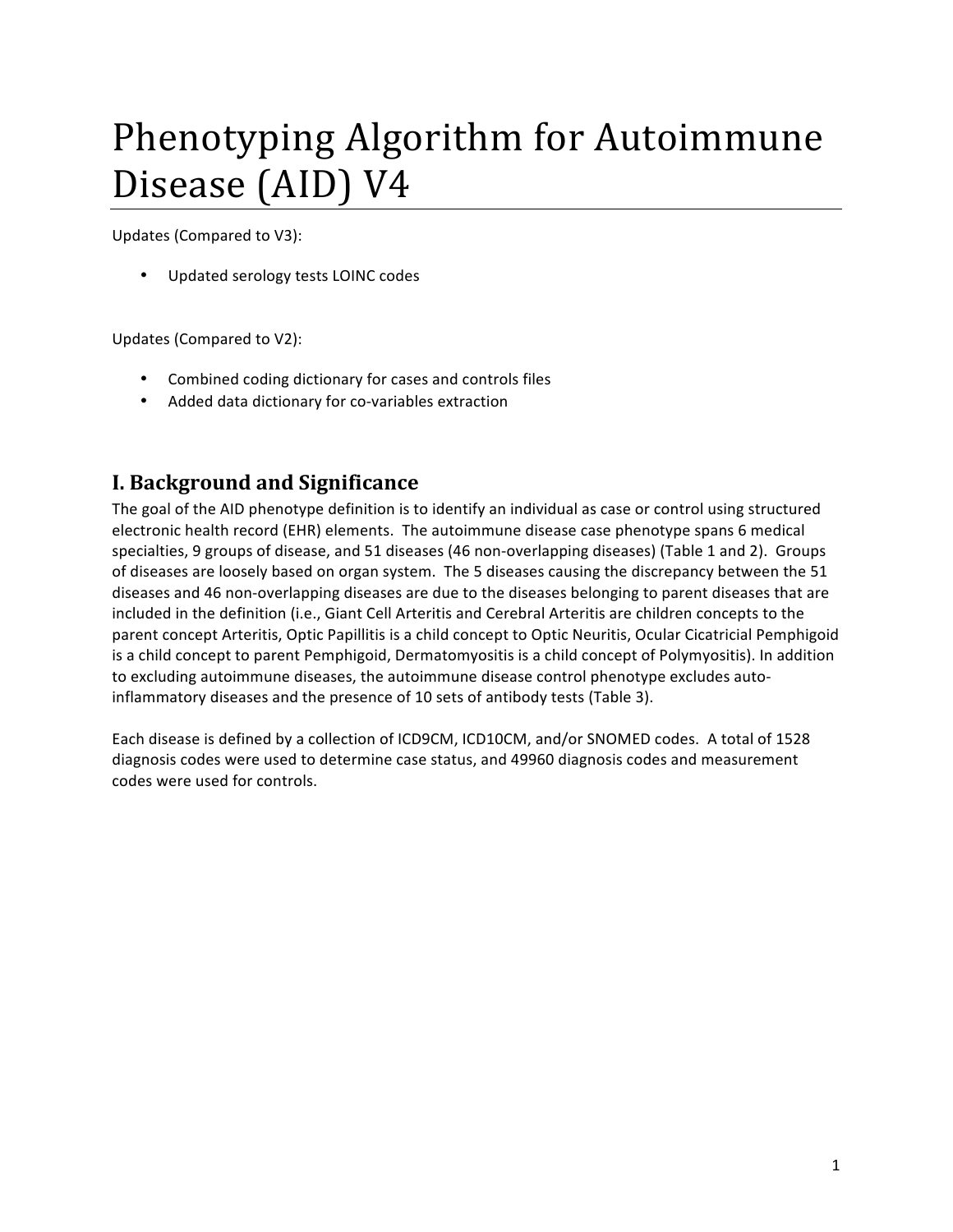## **II. Development**

- Autoimmune disease case and control phenotype was developed using structured EHR data using domain knowledge and standards.
- Validation was performed against expert opinion, including local experts from Rheumatology, Nephrology, Dermatology, Neurology, and Gastroenterology.

## **III. Definition**

A flow diagram depicting how participants in a cohort are sorted into case and control cohort is in Figure 1. Pseudocode is described in Figure 2.

## **III.i. Autoimmune Disease Case**

The presence of at least one autoimmune disease qualifies the patient to be a case.

A patient meeting the following condition (*Case Cohort: Condition A*) is defined as having at least one autoimmune disease:

Case Cohort: Condition A. Any 3 diagnosis codes on distinct days within the same disease with the first and last diagnoses at least 7 days apart. Codes defining each disease are listed in AIDalgorithm\_V1\_coding\_cases.csv and are grouped by disease name. For patients with diagnosis codes for type 1 diabetes mellitus (T1DM), an additional exclusion criterion of no type 2 diabetes mellitus (T2DM) codes is applied. Codes defining T2DM are listed in file AIDalgorithm\_V1\_coding\_cases.csv under variable name, "Type 2 Diabetes Mellitus (T2DM)". Patients meeting the case eligibility criteria will be tagged as belonging to group(s) and disease(s) based on the presence of diagnosis code(s).

#### **III.ii. Autoimmune Disease Control**

The absence of any selected auto-inflammatory condition, autoimmune disease, and positive serology test qualifies a patient to be a control.

A patient not having any auto-inflammatory condition, autoimmune disease, and positive serology test must meet both of the following conditions (*Control Cohort: Condition A* and *Control Cohort: Condition B*): 

Control Cohort: Condition A. No autoimmune and auto-inflammatory diagnosis codes. Codes are listed in file AIDalgorithm\_V1\_coding\_control.csv under variable name, "Auto-inflammatory + Autoimmune (SNOMED)".

*Control Cohort: Condition B.* No instances of any positive serologies as defined by institutional and assay recommendations from a list of serologies (Table 3). Codes are listed in file AIDalgorithm\_V1\_coding\_control.csv under variable names starting with "Serology".

Note: Opening \*.csv in Excel strips the ".0" in ICD9 codes.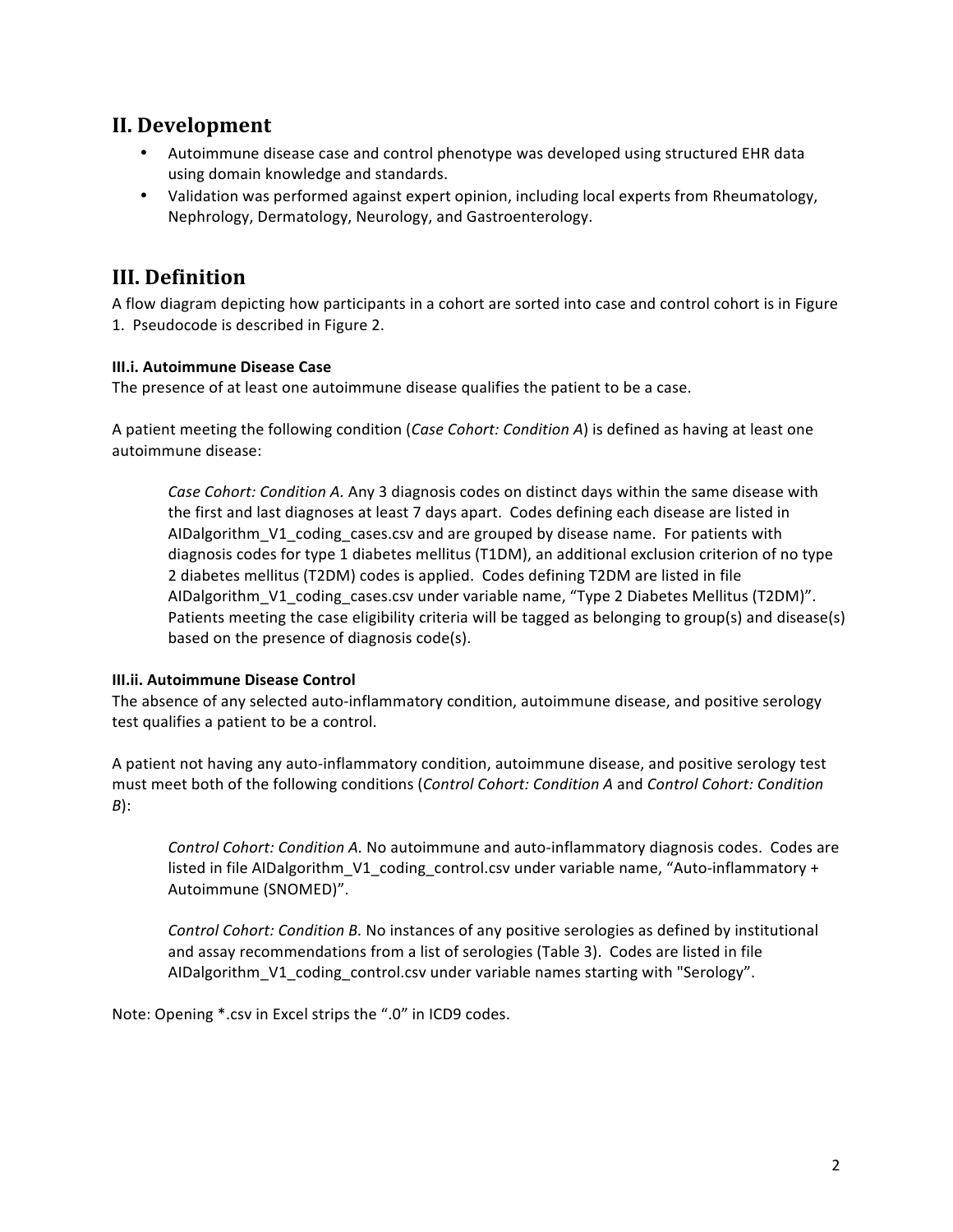# **IV. Autoimmune Disease Implementation**

The coding dictionary for the algorithm variables (i.e., autoimmune diseases, auto-inflammatory diseases, serologies) is index by condition in Table 4. Table 4 refers to 2 csv files: AIDalgorithm\_V1\_coding\_cases.csv and AIDalgorithm\_V1\_coding\_controls.csv.

#### The coding dictionary is also located on OHDSI ATLAS

(http://www.ohdsi.org/web/atlas/#/cohortdefinitions) under Cohorts ID 102998 for cases and Cohorts ID 919472 for controls.

### **IV.I Coding dictionary CSV files**

Each disease, or subphenotype, is defined by one or more codes belonging to one or more terminology vocabulary. For example, the codes for the subphenotype, "Vasculitis: Takayasu's disease", are located in AIDalgorithm\_V1\_coding\_cases.csv and are the following:

- ICD10CM M31.4 Aortic arch syndrome [Takayasu]
- SNOMED 359789008 Takayasu's disease
- ICD9CM 446.7 Takayasu's disease

#### **IV.II Using OHDSI ATLAS**

- 1. Go to http://www.ohdsi.org/web/atlas/#/cohortdefinitions
- 2. Click on "Cohorts" on the left panel
- 3. Search for case or controls by typing 102998 or 919472, respectively, into "Filter:"
- 4. Click on the cohort in the search results
- 5. Select the "Concept Set" Tab located on the right panel under title
- 6. To export concept sets, click "Export All Concept Sets to CSV"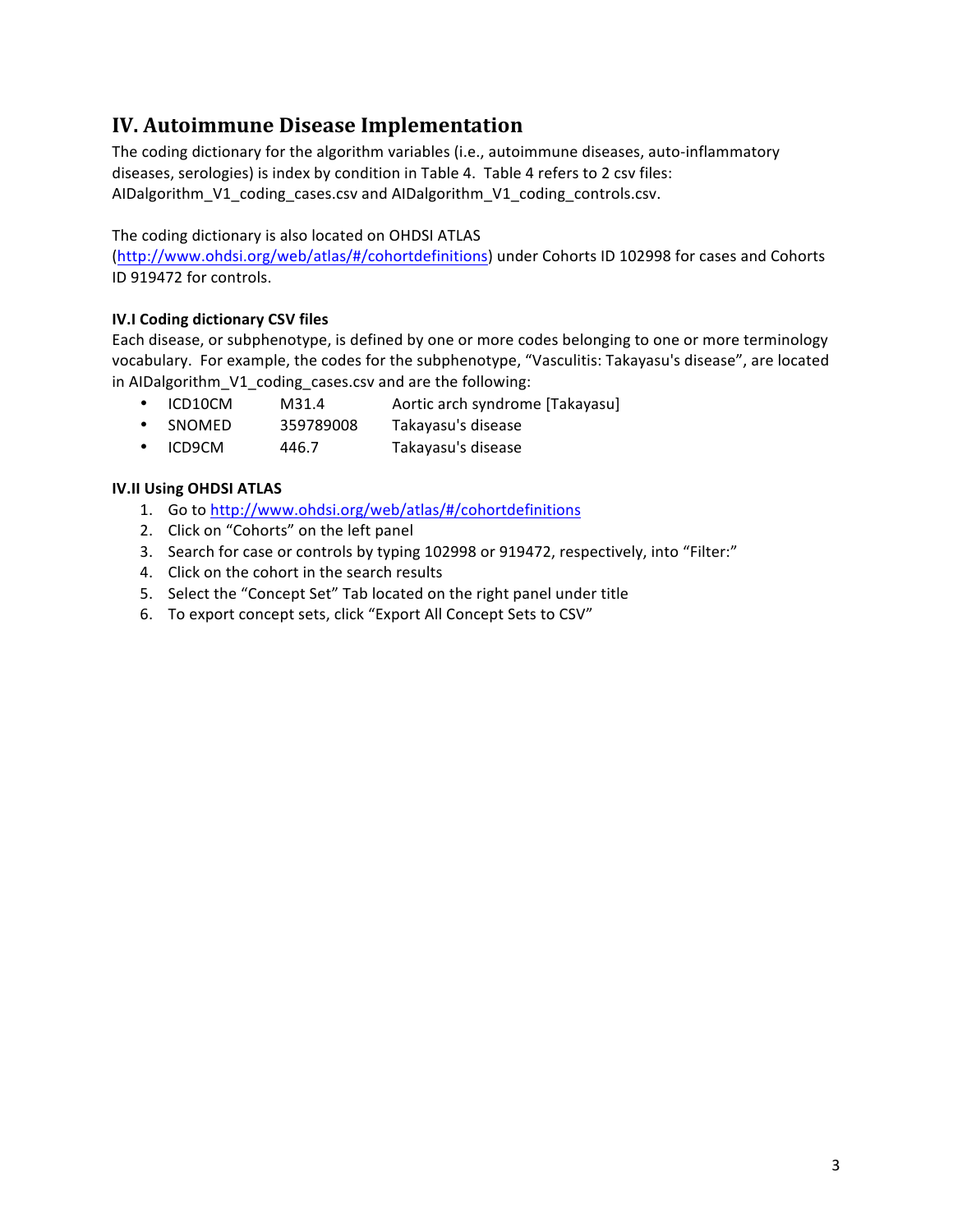## **V. Covariates**

Demographic information: eMERGE\_ID, Age, Sex, Race, Ethnicity, Case\_Control\_Unknown\_Status. AID subphenotype: eMERGE\_ID, subPhenotype.

AID algorithm relevant diagnosis: eMERGE\_ID, Age\_diagnosis, diagnosis\_code, code\_type.

Serology test (Table 3): eMERGE\_ID, serology\_test\_name, age\_at\_serology\_test, serology\_test\_result. Complement (C3 and C4) test: eMERGE\_ID, complement\_test\_name, age\_at\_complement\_test, complement\_test\_result

Quantitative immunoglobulins (IgA, IgG, and IgM) test: eMERGE\_ID, immunoglobulin\_test\_name, age\_at\_immunoglobulin\_test, immunoglobulin\_test\_result

## **VI. Accompanying Documents**

The documents for the Autoimmune Disease Phenotype are as follows:

- 1. AutoimmuneDiseaseAlgorithm\_V4.pdf Main document containing the AID algorithm definition.
- 2. Validation Instructions.docx Validation instructions for secondary site.
- 3. AIDalgorithm\_coding\_V3.txt Lists of codes used for Autoimmune Disease Case and Control Phenotype (corresponds to Table 4). This includes mapped OMOP vocabulary (conceptId).
- 4. AIDalgorithm\_dd\_V1.xls AID co-variable data dictionary.

# **Figures and Tables**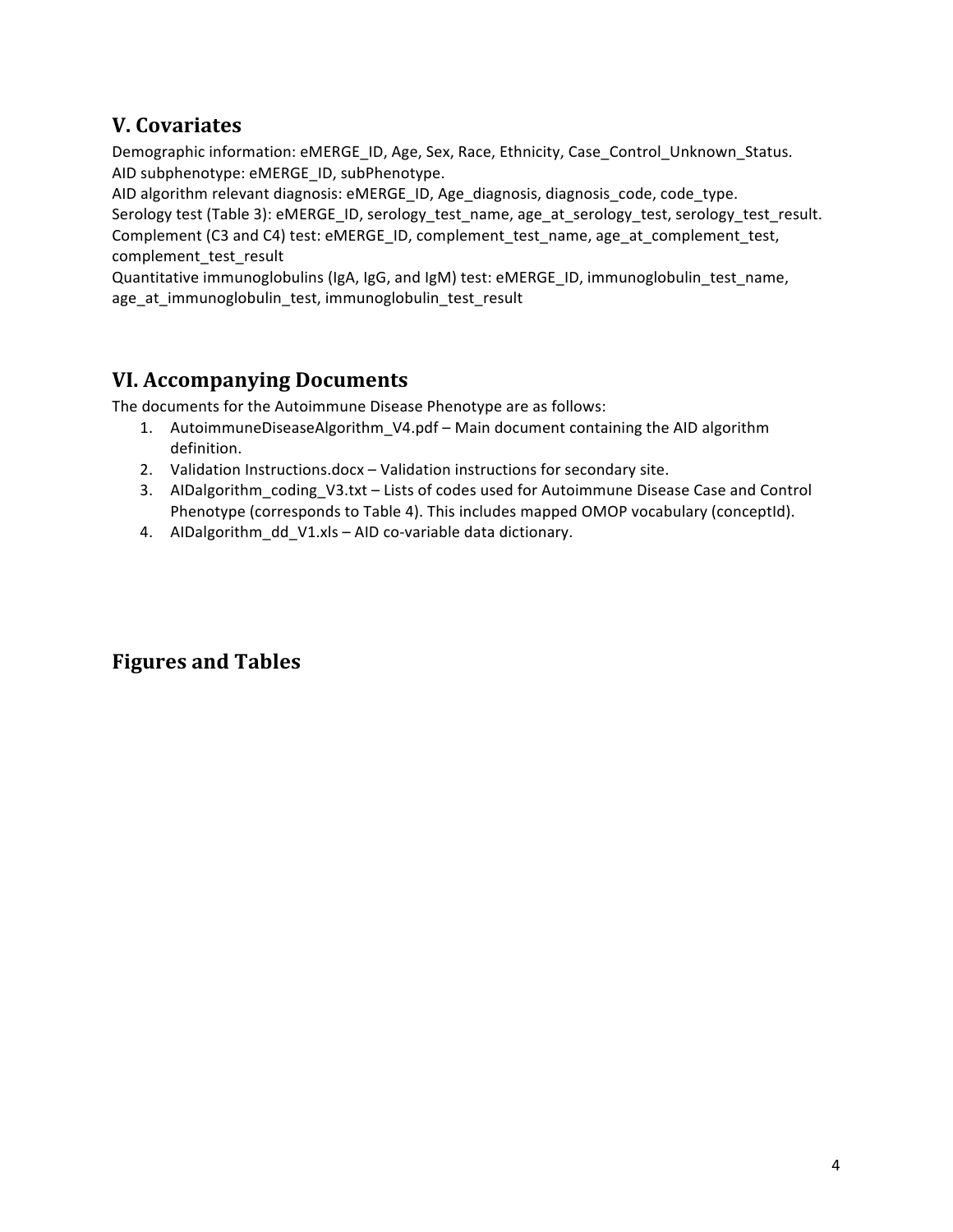|                | Overlapping diseases) or supprientivitypes |                                             |  |
|----------------|--------------------------------------------|---------------------------------------------|--|
| D              | <b>Grouping Name</b>                       | <b>Disease Name</b>                         |  |
| 1              | Arthritis                                  | Ankylosing spondylitis                      |  |
| $\overline{2}$ | Arthritis                                  | Bechet's disease                            |  |
| 3              | Arthritis                                  | Palindromic rheumatism                      |  |
| 4              | Arthritis                                  | Polymyalgia rheumatica                      |  |
| 5              | Arthritis                                  | Psoriatic arthritis                         |  |
| 6              | Arthritis                                  | Reiter's syndrome                           |  |
| 7              | Arthritis                                  | Rheumatoid arthritis (RA)                   |  |
| 8              | Connective                                 | Lupus erythematosus                         |  |
| 9              | Connective                                 | Mixed Connective Tissue Disease (MCTD)      |  |
| 10             | Connective                                 | Sarcoidosis                                 |  |
| 11             | Connective                                 | Scleroderma                                 |  |
| 12             | Connective                                 | Sjogren's syndrome                          |  |
| 13             | Endocrine                                  | Graves' Disease                             |  |
| 14             | Endocrine                                  | Hashimoto's thyroiditis                     |  |
| 15             | Endocrine                                  | T <sub>1</sub> D                            |  |
| 16             | GI                                         | Autoimmune hepatitis                        |  |
| 17             | GI                                         | Celiac Disease                              |  |
| 18             | GI                                         | Crohn's disease                             |  |
| 19             | GI                                         | Primary biliary cholangitis (PBC)           |  |
| 20             | GI                                         | Ulcerative colitis (UC)                     |  |
| 21             | Heme                                       | Antiphospholipid syndrome (APS)             |  |
| 22             | Heme                                       | Autoimmune hemolytic anemia (AIHA)          |  |
| 23             | Heme                                       | Autoimmune neutropenia                      |  |
| 24             | Heme                                       | Evans syndrome                              |  |
| 25             | Heme                                       | Thrombocytopenic purpura (TTP)              |  |
| 26             | Muscle                                     | Dermatomyositis <sup>*1</sup>               |  |
| 27             | Muscle                                     | Polymyositis* <sup>1</sup>                  |  |
| 28             | Muscle                                     | Inflammatory and immune myopathies          |  |
| 29             | Neuro                                      | Guillain-Barre Syndrome                     |  |
| 30             | Neuro                                      | Lambert-Eaton syndrome                      |  |
| 31             | Neuro                                      | Multiple sclerosis                          |  |
| 32             | Neuro                                      | Myasthenia gravis                           |  |
| 33             | Neuro                                      | Myelitis transversa                         |  |
| 34             | Neuro                                      | Optic neuritis* <sup>2</sup>                |  |
| 35             | Neuro                                      | Optic Papillitis* <sup>2</sup>              |  |
| 36             | Neuro                                      | Schilder's disease                          |  |
| 37             | Skin                                       | Alopecia areata                             |  |
| 38             | Skin                                       | Dermatitis herpetiformis                    |  |
| 39             | Skin                                       | Pemphigoid <sup>*3</sup>                    |  |
| 40             | Skin                                       | Ocular cicatricial pemphigoid* <sup>3</sup> |  |
| 41             | Skin                                       | Pemphigus                                   |  |
| 42             | Skin                                       | Psoriasis                                   |  |
| 43             | Skin                                       | Pyoderma                                    |  |
| 44             | Skin                                       | Raynaud                                     |  |
| 45             | Skin                                       | Vitiligo                                    |  |
| 46             | Vasculitis                                 | Arteritis <sup>*4</sup>                     |  |
| 47             | Vasculitis                                 | Cerebral Arteritis* <sup>4</sup>            |  |
| 48             | Vasculitis                                 | Giant Cell Arteritis* <sup>4</sup>          |  |
| 49             | Vasculitis                                 | Goodpasture's syndrome                      |  |
| 50             | Vasculitis                                 | Granulomatosis                              |  |
| 51             | Vasculitis                                 | Takayasu's disease                          |  |

Table 1. The autoimmune disease case phenotype spans 9 groups of disease, and 51 diseases (46 nonoverlapping diseases) or subphenotypes

\* Denotes diseases that overlap with other diseases and are combined into one sub-phenotype.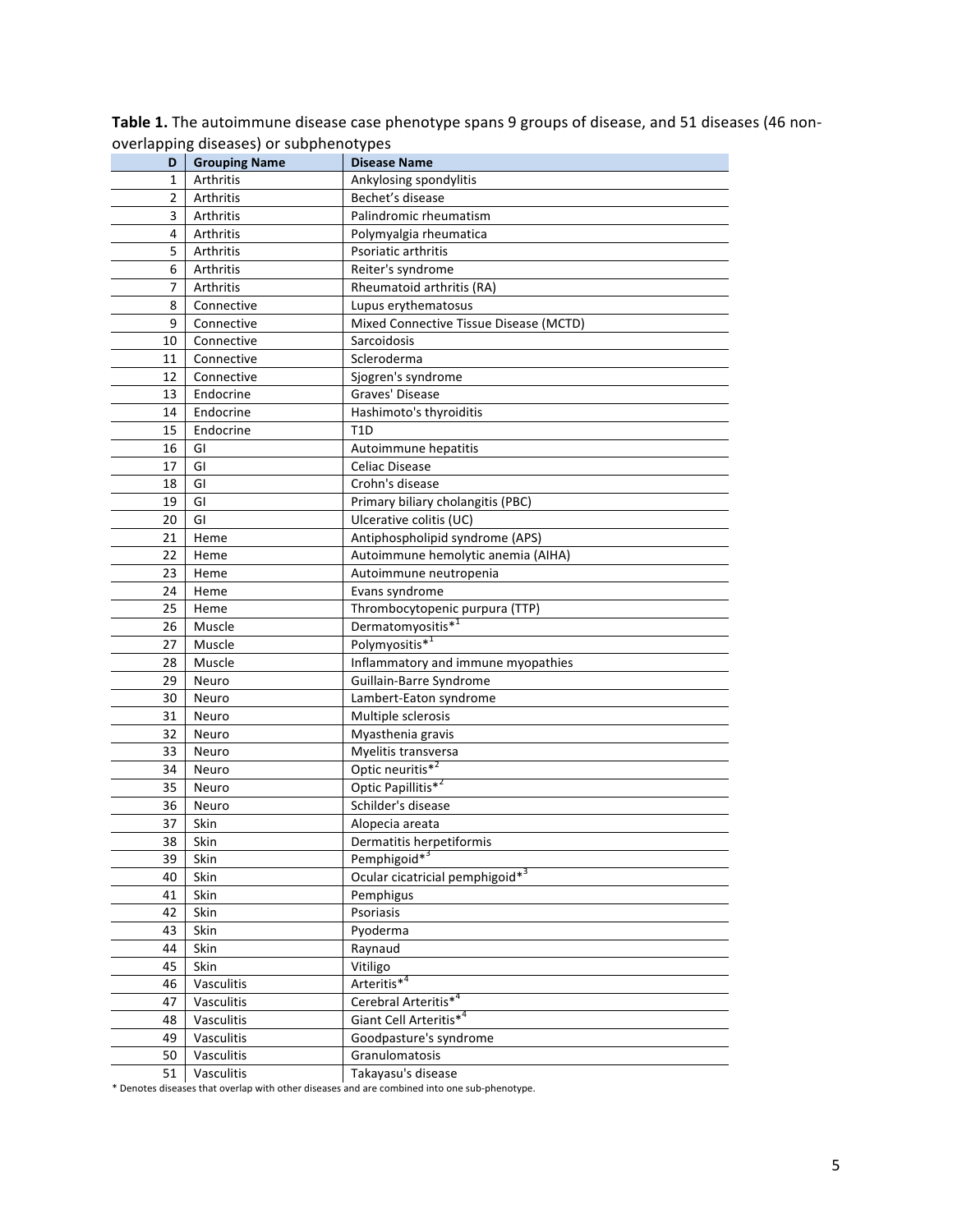## Table 2. Medical Specialty and Groupings

| <b>Medical Specialty</b> | <b>Name of Group of Diseases</b> |
|--------------------------|----------------------------------|
| Rheumatology             | Arthritis                        |
|                          | <b>Connective Tissue</b>         |
|                          | Muscular (Muscle)                |
|                          | Vasculitis                       |
| Endocrinology            | Endocrine                        |
| Gastroenterology         | Gastrointestinal (GI)            |
| Hematology               | Hematologic (Heme)               |
| Neurology                | Neurological (Neuro)             |
| Dermatology              | Skin                             |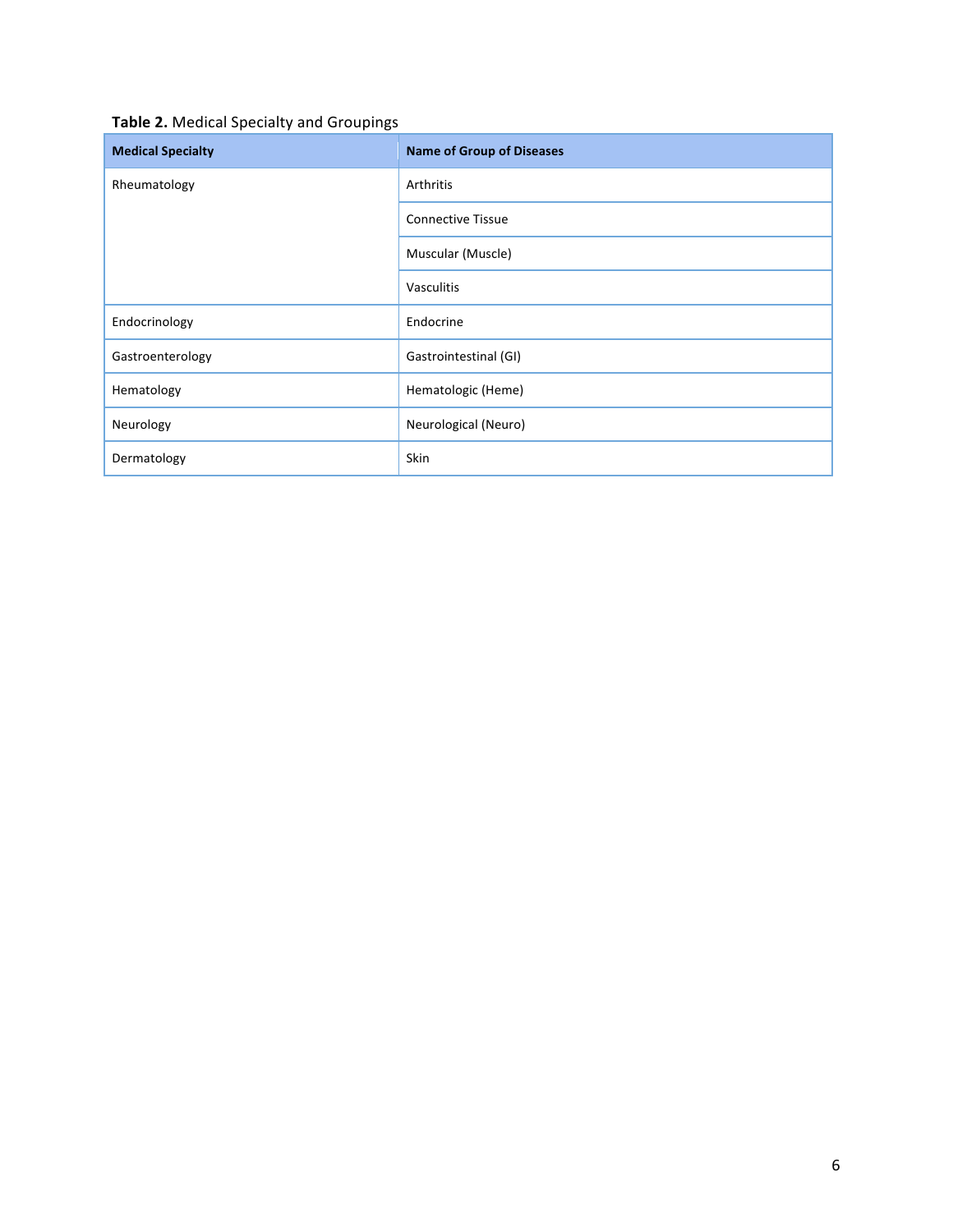## **Table 3.** Serology Antibody Tests

| #  | <b>Antibody Tests:</b>                             |  |  |
|----|----------------------------------------------------|--|--|
| 1  | Anti Nuclear Antibody (ANA)                        |  |  |
| 2  | Anti-Cytoplasmic Neutrophil Antibodies (ANCA)*     |  |  |
| 3  | Anti-DNA Antibody (dsDNA)                          |  |  |
| 4  | Cyclic Citrullinated Peptide Antibody (CCP)        |  |  |
| 5  | Rheumatoid Factor (RF)                             |  |  |
| 6  | Beta 2 Glycoprotein I Antibody (B2 Glycoprotein 1, |  |  |
|    | B2Glyc)                                            |  |  |
| 7  | RNA Polymerase 3 Antibody (RNA PIII, RNAP3)        |  |  |
| 8  | Anti-Cardiolipin Antibodies (Cardiolipin)*         |  |  |
| 9  | Centromere Antibody IgG (Centromere)               |  |  |
| 10 | Extractable Nuclear Antibodies (ENA)*              |  |  |

| Anti-Cytoplasmic Neutrophil Antibodies include:   |  |  |  |
|---------------------------------------------------|--|--|--|
| Serum Anti Neutrophil Cytoplasmic Antibody C Test |  |  |  |
| (CANCA)                                           |  |  |  |
| Serum Anti Neutrophil Cytoplasmic Antibody P Test |  |  |  |
| (pANCA)                                           |  |  |  |
|                                                   |  |  |  |
| <b>Anti-Cardiolipin Antibodies include:</b>       |  |  |  |
| Anti-Cardiolipin IgG Antibody Measurement         |  |  |  |
| (Cardiolipin_IgG)                                 |  |  |  |
| Anti-Cardiolipin IgM Antibody Measurement         |  |  |  |
| (Cardiolipin_IgM)                                 |  |  |  |
|                                                   |  |  |  |
| <b>Extractable Nuclear Antibodies include:</b>    |  |  |  |
| Jo 1 Autoantibody (J01)                           |  |  |  |
| Ribonucleoprotein (U1RNP) Autoantibody (antiRNP)  |  |  |  |
| Sclerdoma Autoantibody(Scl 70)                    |  |  |  |
| Smith Autoantibodies (Sm)                         |  |  |  |
| Sjogren's Syndrome A (SS-A) Antibodies IgG (SSA)  |  |  |  |
| Sjogren's Syndrome B (SS-B) Antibodies IgG (SSB)  |  |  |  |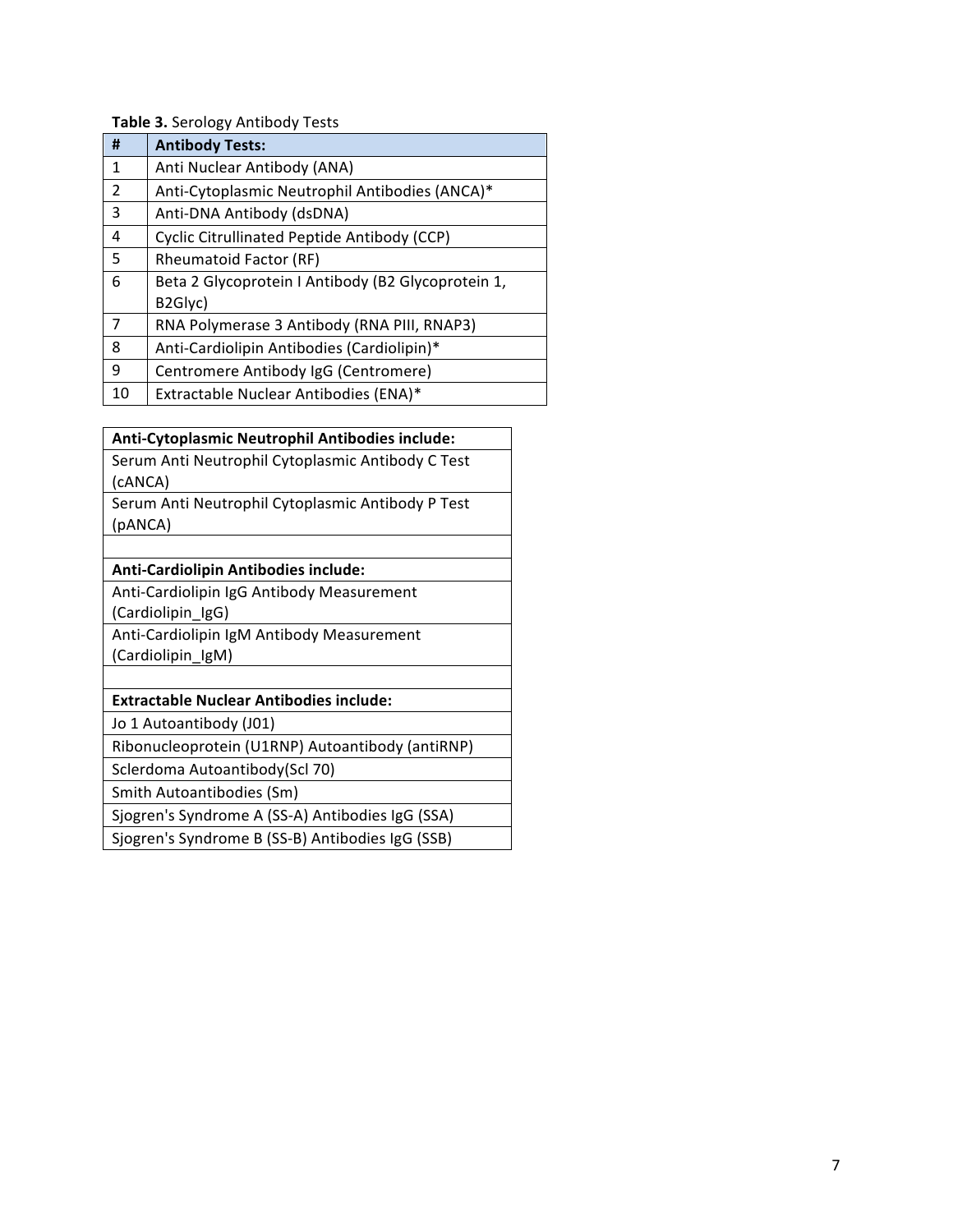| ID        | Condition, Description of Data | Filename, Variable Names within file       |                                         |  |
|-----------|--------------------------------|--------------------------------------------|-----------------------------------------|--|
| A1        | Case Cohort: Condition A,      | AIDalgorithm_V1_coding_cases.csv,          |                                         |  |
|           | Autoimmune diseases            | Arthritis: Ankylosing spondylitis          | Muscle: Dermatomyositis                 |  |
|           |                                | Arthritis: Behcet's disease                | Muscle: Inflammatory and immune         |  |
|           |                                | Arthritis: Palindromic rheumatism          | myopathies                              |  |
|           |                                | Arthritis: Polymyalgia rheumatica          | Muscle: Polymyositis                    |  |
|           |                                | Arthritis: Psoriatic arthritis             | Neuro: Guillain-Barre Syndrome          |  |
|           |                                | Arthritis: Reiter's syndrome               | Neuro: Lambert-Eaton syndrome           |  |
|           |                                | Arthritis: Rheumatoid arthritis (RA)       | Neuro: Multiple sclerosis               |  |
|           |                                | Connective: Lupus erythematosus            | Neuro: Myasthenia gravis                |  |
|           |                                | <b>Connective: Mixed Connective Tissue</b> | Neuro: Myelitis transversa              |  |
|           |                                | Disease (MCTD)                             | Neuro: Optic neuritis                   |  |
|           |                                | Connective: Sarcoidosis                    | Neuro: Optic Papillitis                 |  |
|           |                                | Connective: Scleroderma                    | Neuro: Schilder's disease               |  |
|           |                                | Connective: Sjogren's syndrome             | Skin: Alopecia areata                   |  |
|           |                                | Endocrine: Graves' Disease                 | Skin: Dermatitis herpetiformis          |  |
|           |                                | Endocrine: Hashimoto's thyroiditis         | Skin: Ocular cicatricial pemphigoid     |  |
|           |                                | Endocrine: T1D                             | Skin: Pemphigoid                        |  |
|           |                                | GI: Autoimmune hepatitis                   | Skin: Pemphigus                         |  |
|           |                                | GI: Celiac Disease                         | Skin: Psoriasis                         |  |
|           |                                | GI: Crohn's disease                        | Skin: Pyoderma                          |  |
|           |                                | GI: Primary biliary cholangitis (PBC)      | Skin: Raynaud                           |  |
|           |                                | GI: Ulcerative colitis (UC)                | Skin: Vitiligo                          |  |
|           |                                | Heme: Antiphospholipid syndrome (APS)      | <b>Vasculitis: Arteritis</b>            |  |
|           |                                | Heme: Autoimmune hemolytic anemia          | <b>Vasculitis: Cerebral Arteritis</b>   |  |
|           |                                | (AIHA)                                     | <b>Vasculitis: Giant Cell Arteritis</b> |  |
|           |                                | Heme: Autoimmune neutropenia               | Vasculitis: Goodpasture's syndrome      |  |
|           |                                | Heme: Evans syndrome                       | Vasculitis: Granulomatosis              |  |
|           |                                | Heme: Thrombocytopenic purpura (TTP)       | Vasculitis: Takayasu's disease          |  |
|           |                                |                                            |                                         |  |
|           |                                |                                            |                                         |  |
| A2        | Case Cohort: Condition A,      | AIDalgorithm_V1_coding_cases.csv,          |                                         |  |
|           | T <sub>2</sub> DM              | Type 2 Diabetes Mellitus (T2DM)            |                                         |  |
|           |                                |                                            |                                         |  |
|           |                                |                                            |                                         |  |
| А3        | Control Cohort: Condition A,   | AIDalgorithm_V1_coding_controls.csv,       |                                         |  |
|           | Autoimmune diseases and        | Auto-inflammatory + Autoimmune             |                                         |  |
|           | Auto-inflammatory diseases     |                                            |                                         |  |
|           |                                |                                            |                                         |  |
| <b>B1</b> | Control Cohort: Condition B,   | AIDalgorithm_V1_coding_controls.csv,       |                                         |  |
|           | Serologies                     | Serology: ANA                              | Serology: B2 Glycoprotein 1             |  |
|           |                                | Serology: ANCA                             | Serology: RNA PIII                      |  |
|           |                                | Serology: dsDNA                            | Serology: Cardiolipin                   |  |
|           |                                | Serology: CCP                              | Serology: Centromere IgG                |  |
|           |                                | Serology: RF                               | Serology: ENA                           |  |
|           |                                |                                            |                                         |  |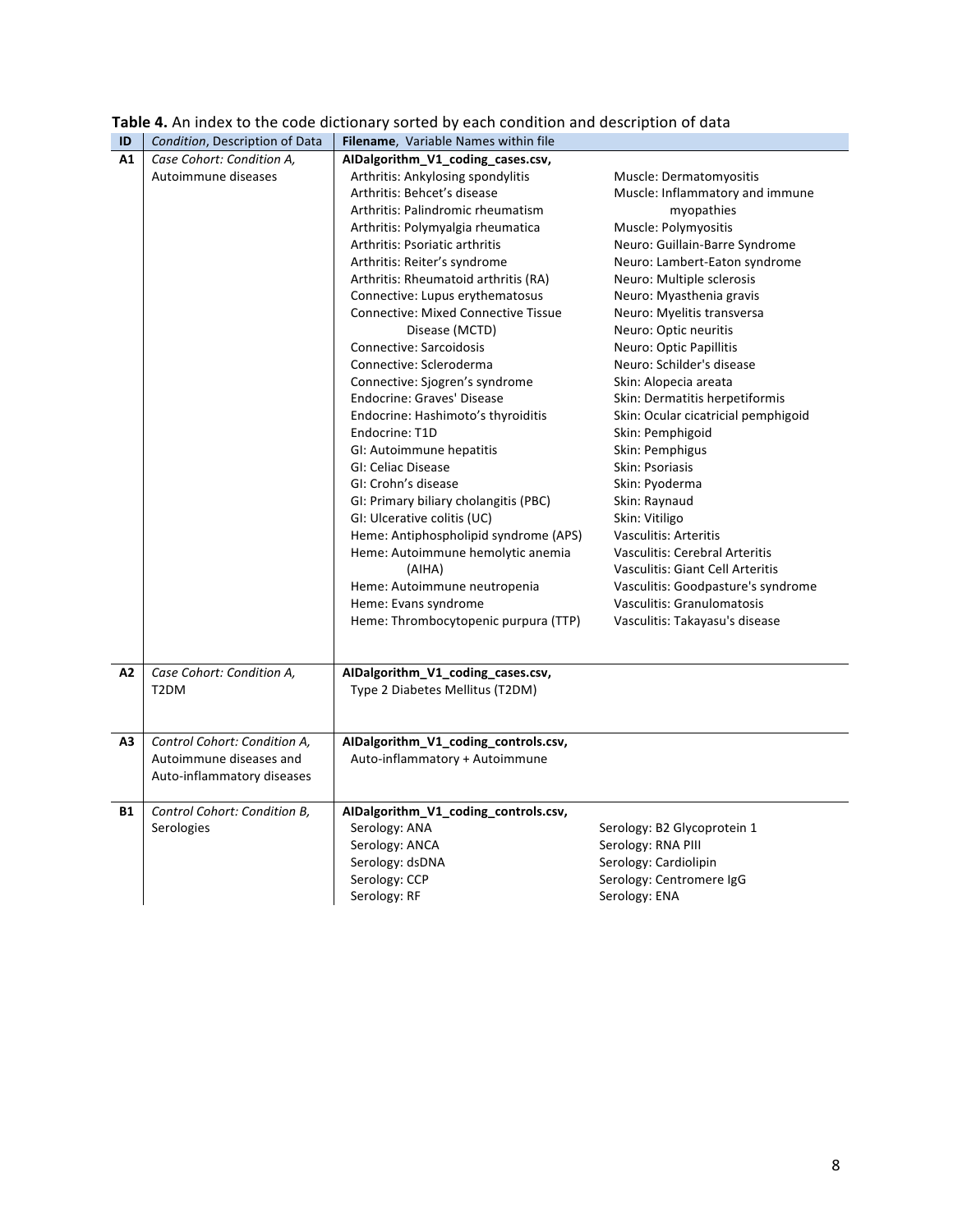

Figure 1. Flow diagram of phenotype logic for case and control definition